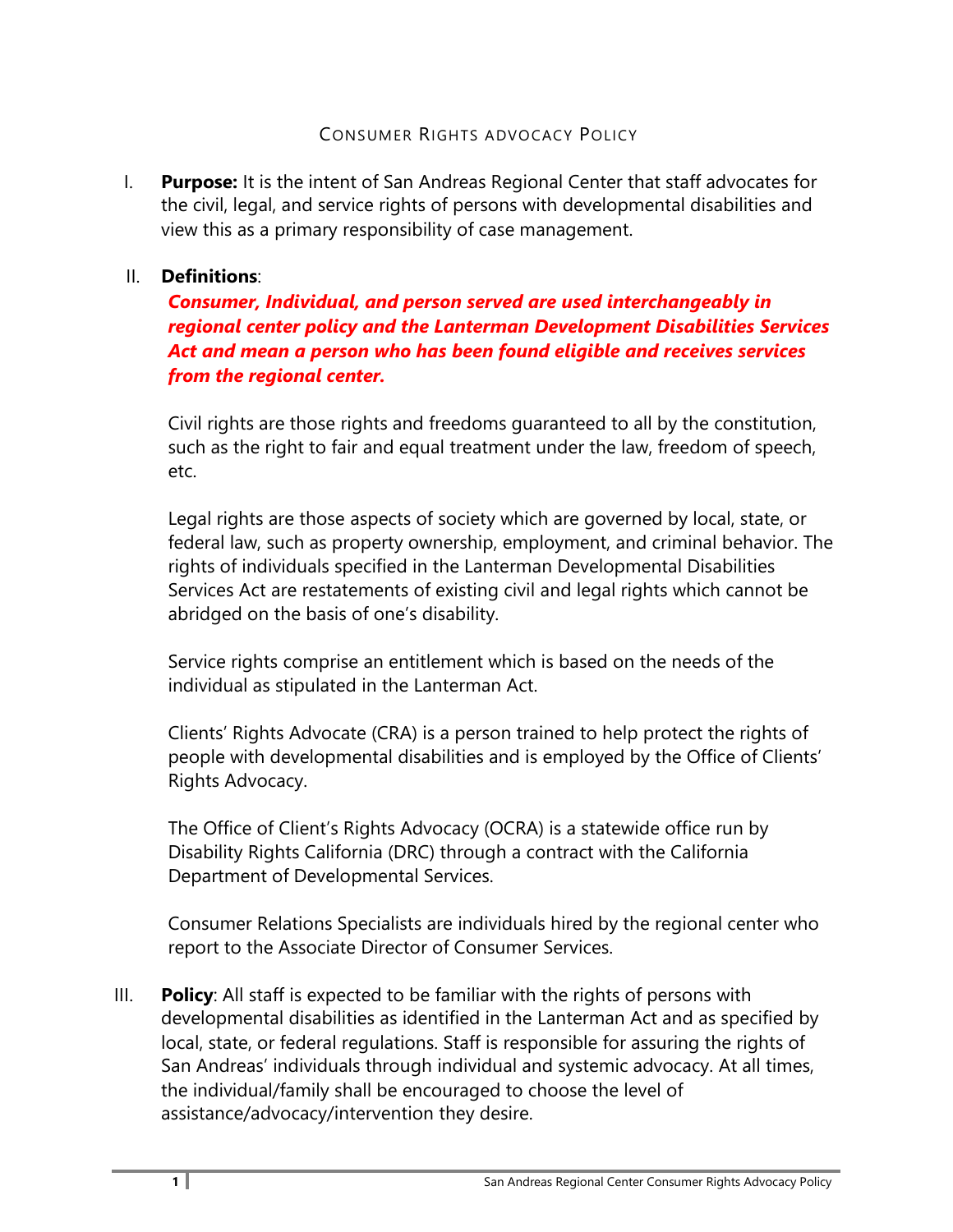The service coordinator assists the individual/family in acquiring or improving selfadvocacy skills. When needed, the service coordinator shall represent the individual/family directly in accessing services from other agencies.

In order to successfully advocate or assist in self-advocacy, the service coordinator must gather all available information regarding the needs, desires, and preferred outcomes of the individual/family; the availability of resources to meet the identified needs; and the processes required to access the identified services. At all times, the service coordinator must be aware of the rights of individuals in order to recognize when rights are ignored, denied, or violated within the individuals' environment. Any violation, denial, or neglect of rights must immediately be reported to the appropriate individual or agency.

The service coordinator consults with the district manager as needed to obtain technical assistance or direction regarding individual advocacy. At the direction of the district manager, the service coordinator does one or both of the following:

- Obtain consultation or technical assistance from advocacy resources as appropriate
- Make a written referral to the Clients' Rights Advocate on behalf of the individual or family

When a written referral is given to the Client's Rights Advocate, the CRA may do any of the following:

- Monitor and coordinate the regional center's advocacy efforts and advise the executive director on rights and advocacy issues.
- Provide training to individuals/families, staff, and service providers.
- Provide consultation, direct representation, or referrals to other advocacy agencies as appropriate
- Work collaboratively with other public benefit programs as needed to resolve access issues, or to identify issues that require systemic advocacy.
- The CRA may also receive referrals directly from an individual's family or others in the community.

San Andreas Regional Center adheres to the Memorandum of Understanding (MOU) developed with the Office of Client's Rights Advocacy which guides the advocacy services provided by the Clients' Rights Advocate.

Consumer Relations Specialists are responsible for the following activities: